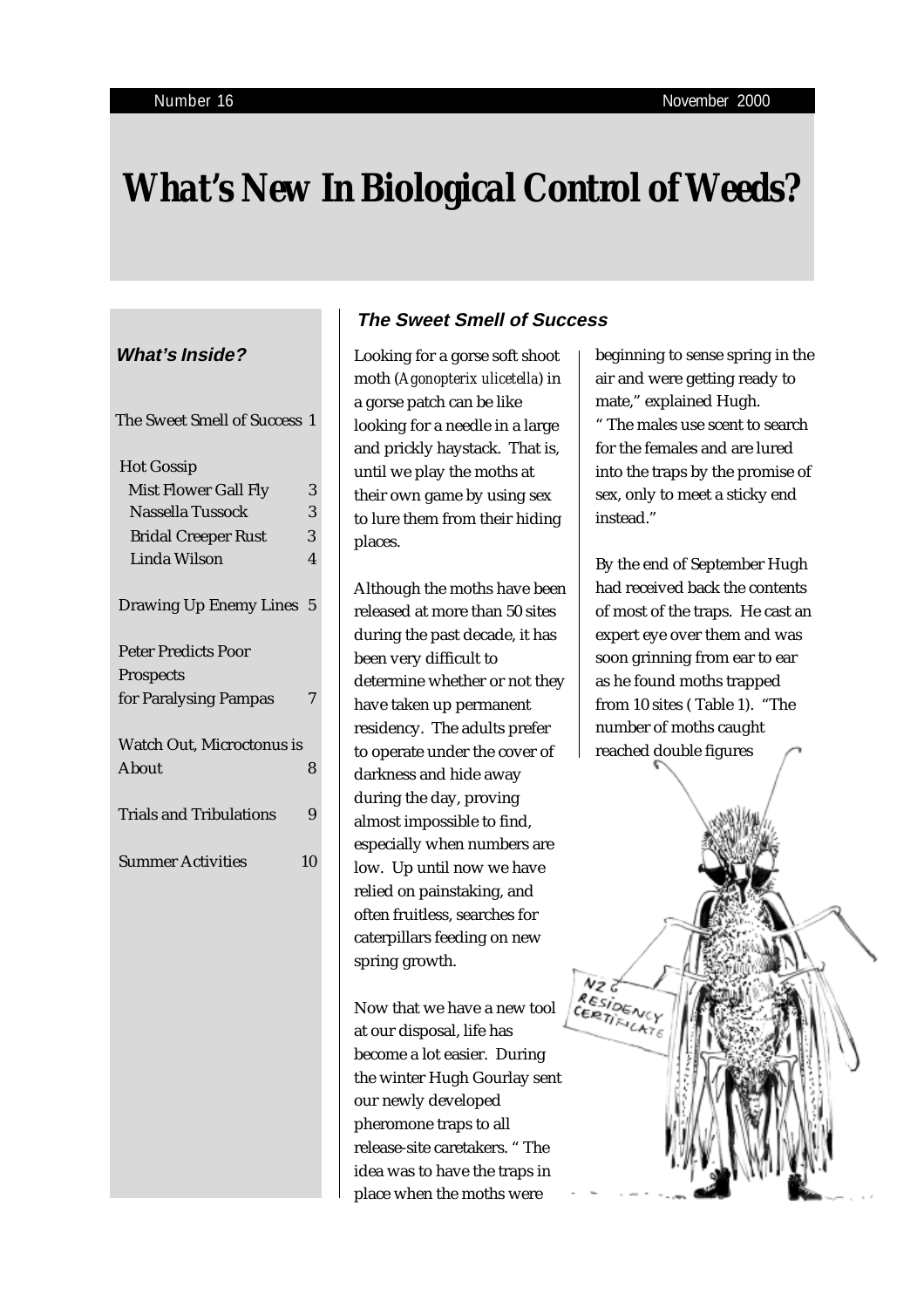in a few cases, with as many as 37 in one trap from Treasure Downs, North Canterbury," revealed Hugh. "The beauty of this method is that it is sensitive enough to

detect moths at sites where no signs have been found before, and minimal effort is required to set up and remove the traps." Many thanks to everyone who helped with

this breakthrough. We can now be confident that the moth is firmly established in New Zealand, and will hopefully go on to bigger and better things.

| <b>Site Name</b>        | <b>Region</b>        | Date of Release | No. Moths (2 traps) |
|-------------------------|----------------------|-----------------|---------------------|
| Murupara                | <b>Bay of Plenty</b> | 18/12/92        | 2, 2                |
| <b>Ashley Forest</b>    | Canterbury           | 23/12/92        | 0, 1                |
| <b>Cones Nursery</b>    | Canterbury           | 5/11/97         | 3, 2                |
| River Rd                | Canterbury           | 12/12/96        | 4, 2                |
| <b>Treasure Downs</b>   | Canterbury           | 13/12/96        | 37, 24              |
| Uretiti                 | Northland            | 26/10/94        | 0, 3                |
| <b>Allanton Block</b>   | Otago                | 8/1/96          | 17, 4               |
| Waikouro                | Southland            | 24/12/96        | 8, 21               |
| <b>Granville Forest</b> | <b>West Coast</b>    | 21/12/92        | 7, 2                |
| <b>Granville Forest</b> | <b>West Coast</b>    | 12/1/95         | 1, 2                |

#### **Table 1. Where were the moths found?**

#### **Steps to Success — A Truly Collaborative Effort!**

- **1. October 1998**, we consult the guru Max Suckling, of HortResearch, and he advises us that pheromones have been developed for other *Agonopterix* species and that it is likely a sex attractant for the gorse soft shoot moth could be found.
- **2. February–May 1999**, a range of lures, prepared in Hungary, are tested for us by colleagues in Hawai'i where the moth is well established. Of the 36 different blends used, several were successful at trapping male soft shoot moths.
- **3. August 1999**, back in New Zealand, we trial the most successful blends at a local site, Jimmy's Knob. One blend attracts the moths but it is not the same as the one that worked best in Hawai'i.
- **4. January 2000**, HortResearch colleagues make further refinements to the blend and dose rate and Hawai'ian researchers trial the finished product, just to be sure.
- **5. July 2000**, we're ready to roll! Traps are mailed out to all concerned.
- **6. September 2000**, the traps are returned for analysis. Traps from 10 sites have a positive result!

*Many thanks to the following people who collaborated with us on this work: Max Suckling and Andy Gibb, HortResearch, Lincoln, New Zealand Pat Conant, Clyde Hirayama, and Rosemary Leen, Hawai'i Department of Agriculture, USA G Szöcs, Plant Protection Insitute of the Hungarian Academy of Sciences, Hungary*

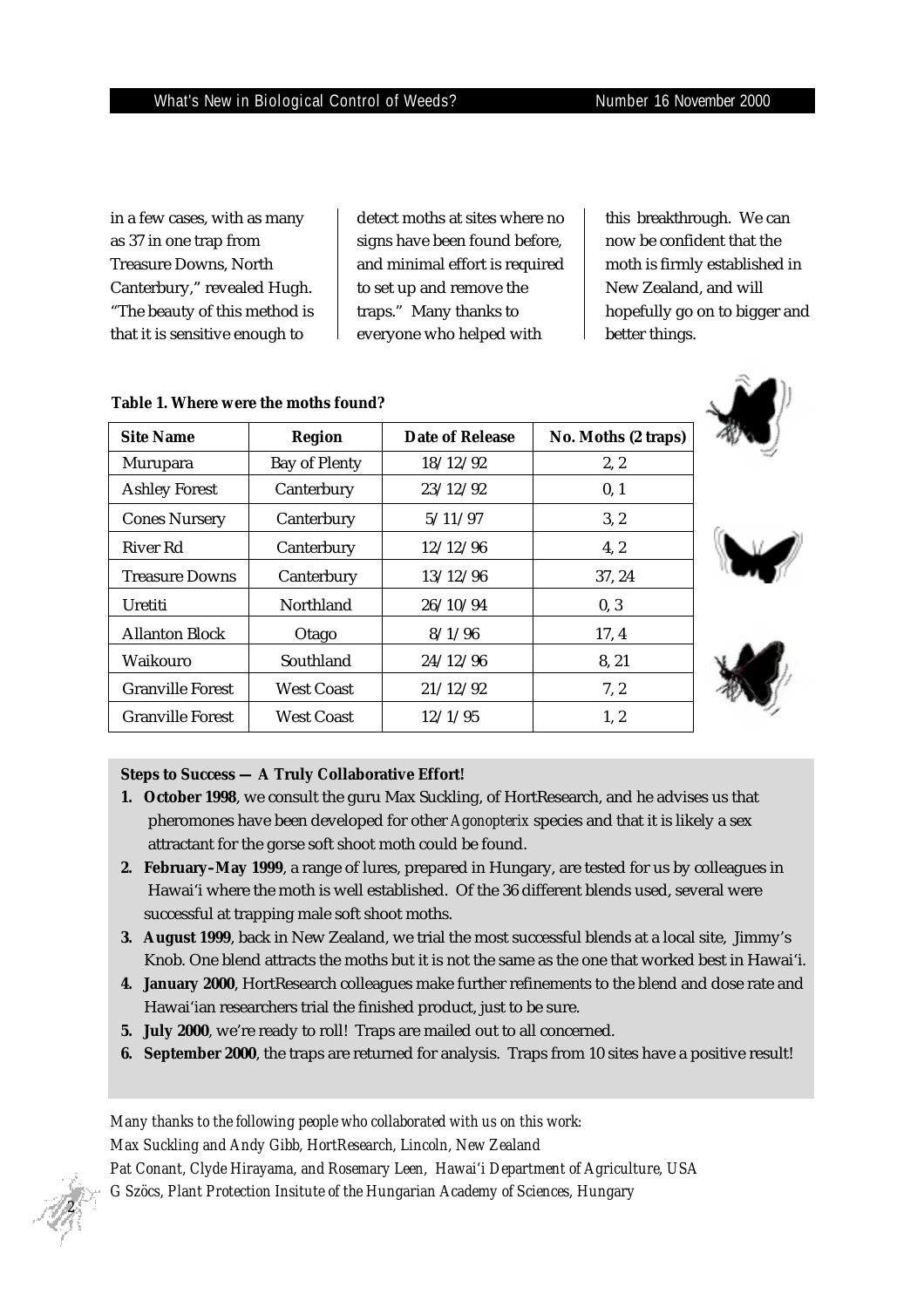### **Hot Gossip**

Congratulations! **The mist flower gall fly** (*Procecidochares alani*) has successfully negotiated the Environmental Risk Management Authority's (ERMA) process for release the first of our agents to be put foward! The formal hearing (which allows the public to participate in the decision-making process) to consider the release application was held in August. The Auckland Regional Council contributed greatly to this positive outcome by making a sterling job of the, at times, demanding role of applicant. As soon as we were notified of ERMA's decision, we requested a shipment of gall flies from Hawai'i. Once they arrive, they will remain in quarantine in Auckland until they have completed one generation (approximately 6 weeks). Chris Winks will then rear and release as many as possible throughout Auckland and Northland this summer. The gall fly is expected to complement the **mist flower fungus** (*Entyloma ageratinae*), which is already out and about doing wonderful things (see "Drawing Enemy Lines" p5).



The larvae feed inside mist flower stems causing deformities (galls) that stunt and weaken the plant.

Other colleagues of ours have been improving weed control strategies by sharing knowledge with researchers from other countries. **Graeme Bourdôt** and **Shona Lamoureaux** (AgResearch, Lincoln) attended an Australian **nassella (serrated) tussock** workshop in August. The workshop was organised by the Australian Cooperative Research Centre for Weed Management Systems, and there were 24 participants. Nassella tussock (*Stipa trichotoma*) is a serious weed in both Australia and New Zealand. Shona presented her nassella population modelling work, and Graeme gave a summary of the history of nassella

*Mist flower gall fly*

control in New Zealand and the current population monitoring study in Canterbury. The meeting highlighted our poor understanding of the population ecology of this weed, and its response to herbicides and other forms of management, including potential biological control agents. The demographic studies and population modelling being conducted by Shona in New Zealand, with parallel studies now underway in Argentina and Australia, are seen as the way foward to improving management of this weed.

Still on the Australian theme, many of you will be interested to hear that **bridal creeper rust** (*Puccinia myrsiphylli*) has now been released at more than 50 sites in southern Australia, where bridal

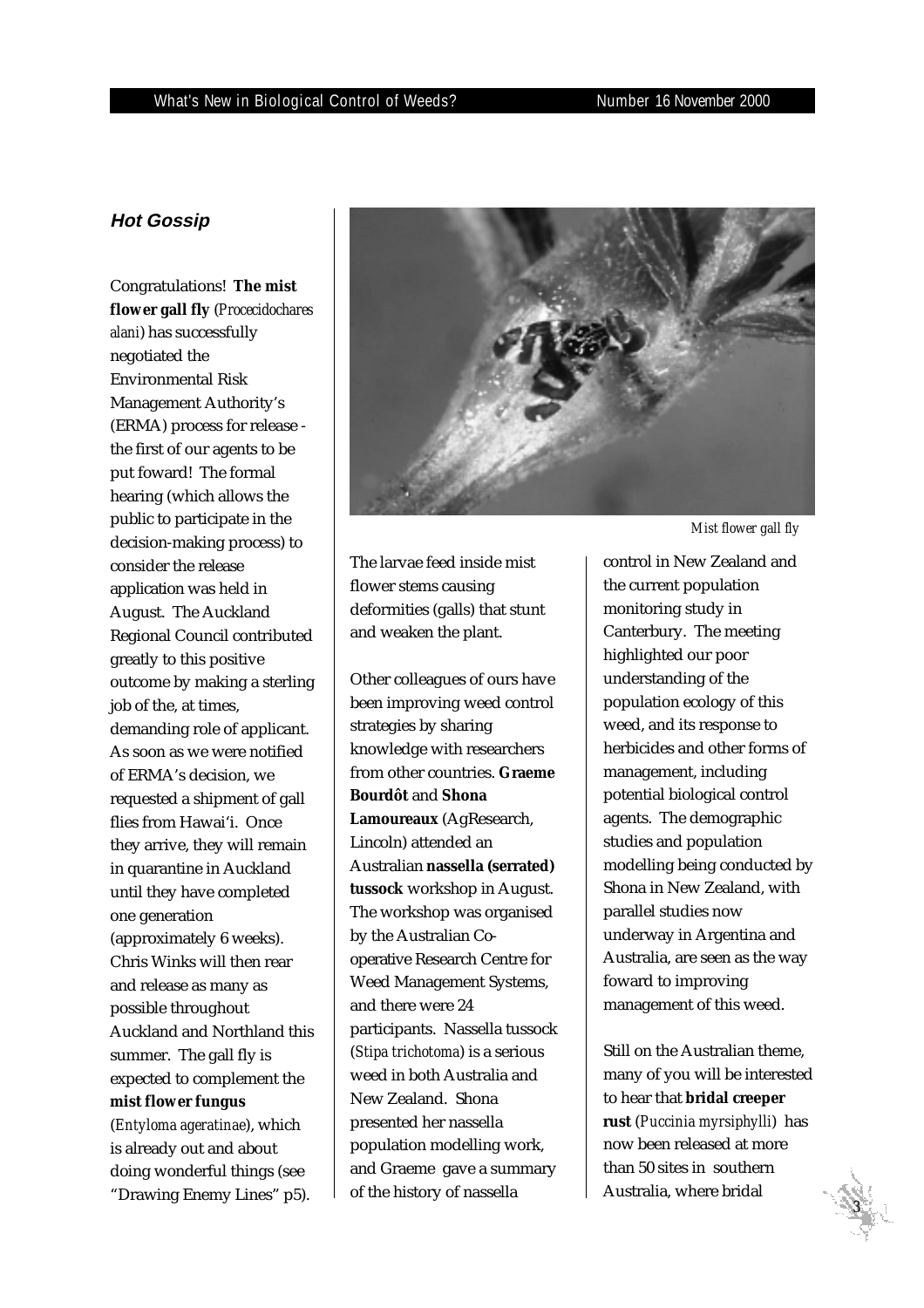creeper, or smilax as it commonly known in New Zealand, is a problem. "Disease epidemics are developing steadily at release sites, and there are already some signs of natural spread," says Louise Morin (CSIRO, Canberra). Field observations of the rust in South Africa suggest that it is likely to have a major impact on bridal creeper in Australia. Severely diseased plants shed infected leaves prematurely and produce few or no fruits. Bridal creeper rust is the second agent to be released to control this weed. The first, a **leafhopper** (*Zygina* sp.), was released in Australia in June 1999.

**Linda Wilson**, from the University of Idaho, USA, is working out of our Lincoln office for 5 months until December. Linda leads a consortium that is interested in using biological control to combat **field hawkweed** (*Hieracium caespitosum*), which is becoming a serious problem in western areas of the United States and Canada. We have been sharing information with North American researchers about our programme for 4 key species of *Hieracium* and now they would like to initiate a biological control programme too. Linda has taken on the task of gathering



*Left: Bridal creeper infected by rust. Right: close-up of infected leaf*

as much information as possible, and is learning from our experiences, before launching into introducing hieracium agents back home. She is making contact with New Zealand researchers (from various institutions) to learn more about the complexities surrounding the ecology and genetics of hieracium, and is also gaining valuable handson experience with hieracium agents. Linda is also hoping to strengthen this international *Linda Wilson*

linkage by developing a co-operative research programme, which could involve student exchange.



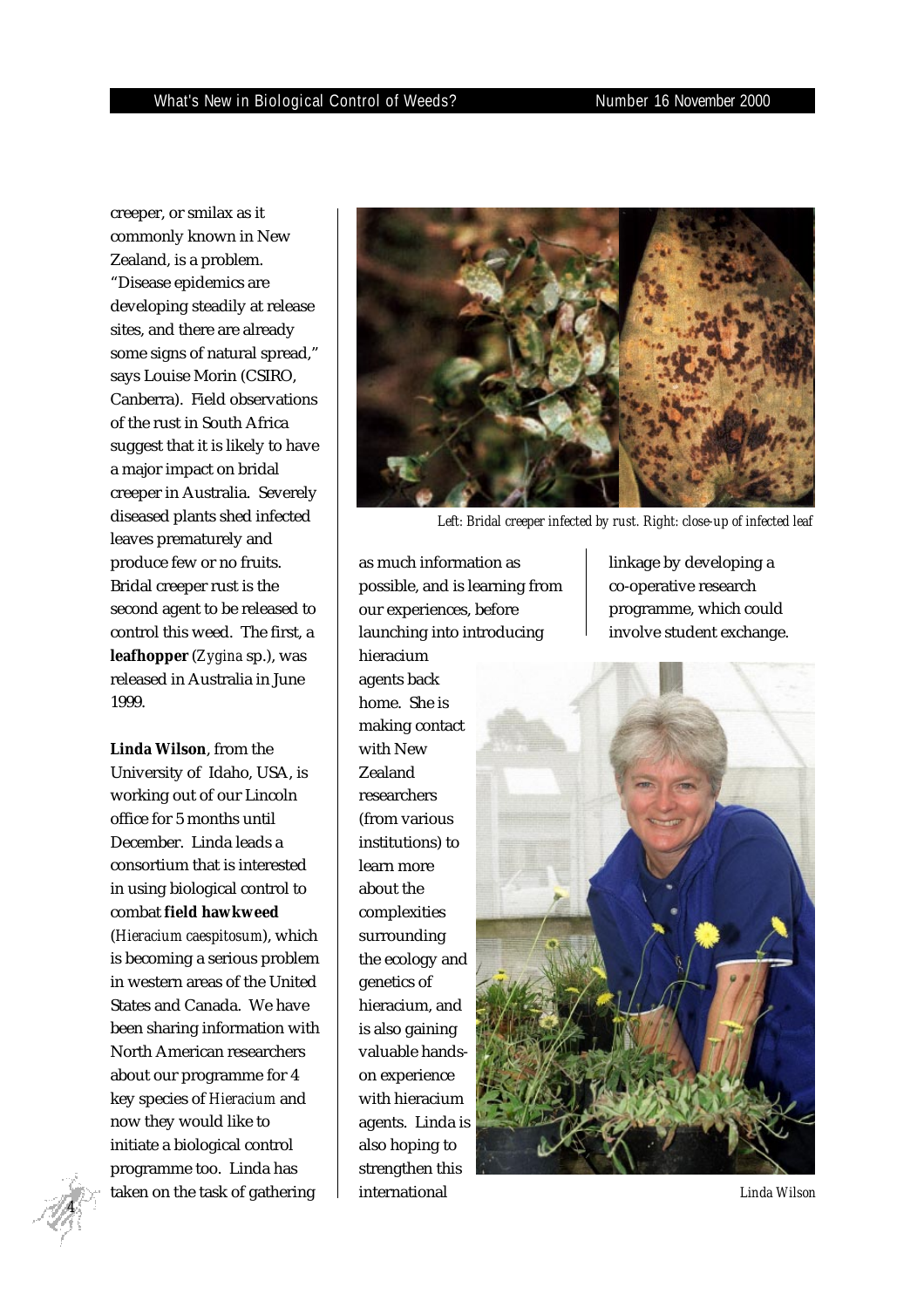## **Drawing Up Enemy Lines**

"Know your enemy" is an important consideration when attempting to control a weed. That includes knowing all the places that need to be rescued from a weed's clutches and those most in danger of being invaded next. Thanks to the help of our readers we are now a lot wiser about where mist flower (*Ageratina riparia*) is found. Knowing that many pairs of eyes are better than one we sent out a questionnaire with the November 1998 edition of this newsletter. Thanks to all the people who replied. Your collective wisdom has been stored in a database and, with the help of Debra Emmett and John Leathwick (Landcare Research, Hamilton), used to draw a map of the current distribution of the weed (Figure 1). "Similar surveys can be done in the future to show if mist flower has advanced or retreated," says Jane Fröhlich.

We have scrutinised in detail the kind of conditions that suit mist flower and expressed

conditions (Figure 2). This "climate envelope" has allowed us to predict a possible worst-case scenario (Figure 1). At present mist flower is most common in the northern half of the North Island. The weed is found as far north as Cape Reinga and

as far south as Wellington. However, mist flower has the potential to occupy a much larger territory! Areas most at risk include much of Northland, Auckland and Coromandel. Large infestations are also predicted for northern and coastal parts



these as a range of climatic *Figure 1. Current and potential distribution of mistflower*

 *5*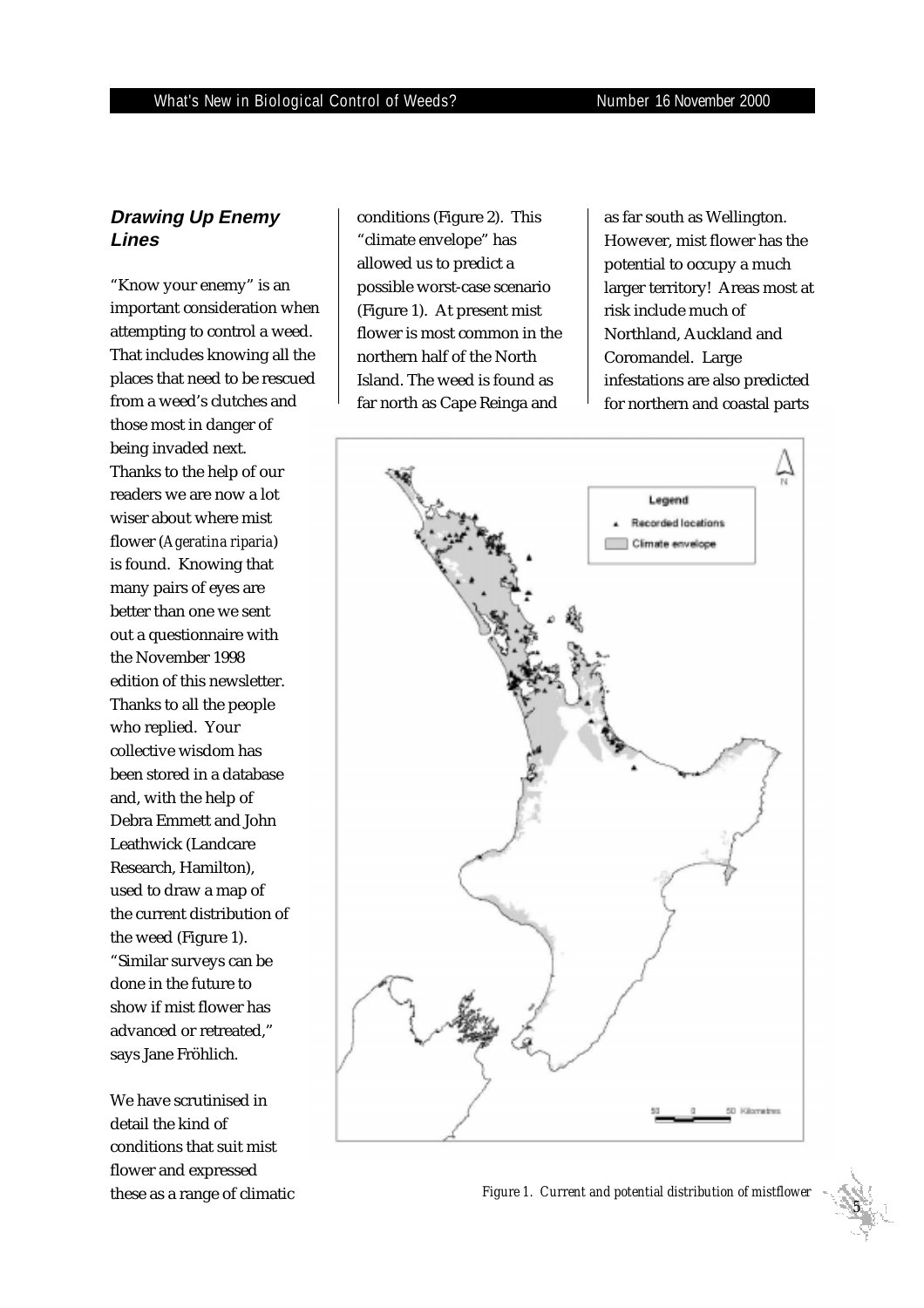### **Figure 2. Climatic limits that appear to determine the distribution of mist flower**

Mean annual temperature: 12.5–16.0°C Winter minimum temperature: 4.0–8.8°C Mean annual solar radiation: 14.2–15.4 MJ $^{\rm A}/\rm m^{\rm 2}/\rm day$ Winter minimum solar radiation: 5.3–7.4 MJ/m²/day Maximum vapour pressure deficit through the year (the dryness of the air):  $0.44 - 0.68$  kPa<sup>B</sup> Rainfall divided by potential evaporation in the driest month (an index of wetness): 0.49–1.10.

spread in New Zealand, it is

 $A$  MJ = MegaJoules, SI unit of radiant energy  $B$  kPa = kiloPascal, SI unit of pressure (1 bar = 100 kPa)

of Waikato and the Bay of Plenty. Smaller, but still substantial, areas of predominantly coastal land in the East Cape, Gisborne, Hawke's Bay, Taranaki, Wanganui, Wairarapa and Wellington are also in danger. Small pockets are also possible in the northern South Island, around Nelson and the Marlborough Sounds. Jane warns that the map gives a fairly conservative estimate because the weed could be expected to slowly adapt to a wider range of climatic conditions. This theory has been supported by the fact that mist flower has recently been found north of Lake Rotorua, just outside the danger zone highlighted around Tauranga Harbour. Although we have evidence to suggest that mist flower is continuing to

 *6*

mist flower fungus (released in November 1998) is moving even faster. The fungus is now widespread in the Waitakere Ranges, and continues to spread well in Northland, closing the gap between the Northland and Auckland regions. It is also beginning to travel around Hauraki and Coromandel. "The fungus seems to be doing well. We're very excited by its prospects," said Alison Gianotti. The fungus will be joined by its close ally, the mist flower gall fly (*Procecidochares alani*), this summer (see "Hot Gossip" page 3). Hopefully these two agents will in time be able stop mist flower in its tracks and then cause it to beat a hasty retreat. You can run, mist flower, but you can't hide!

heartening to know that the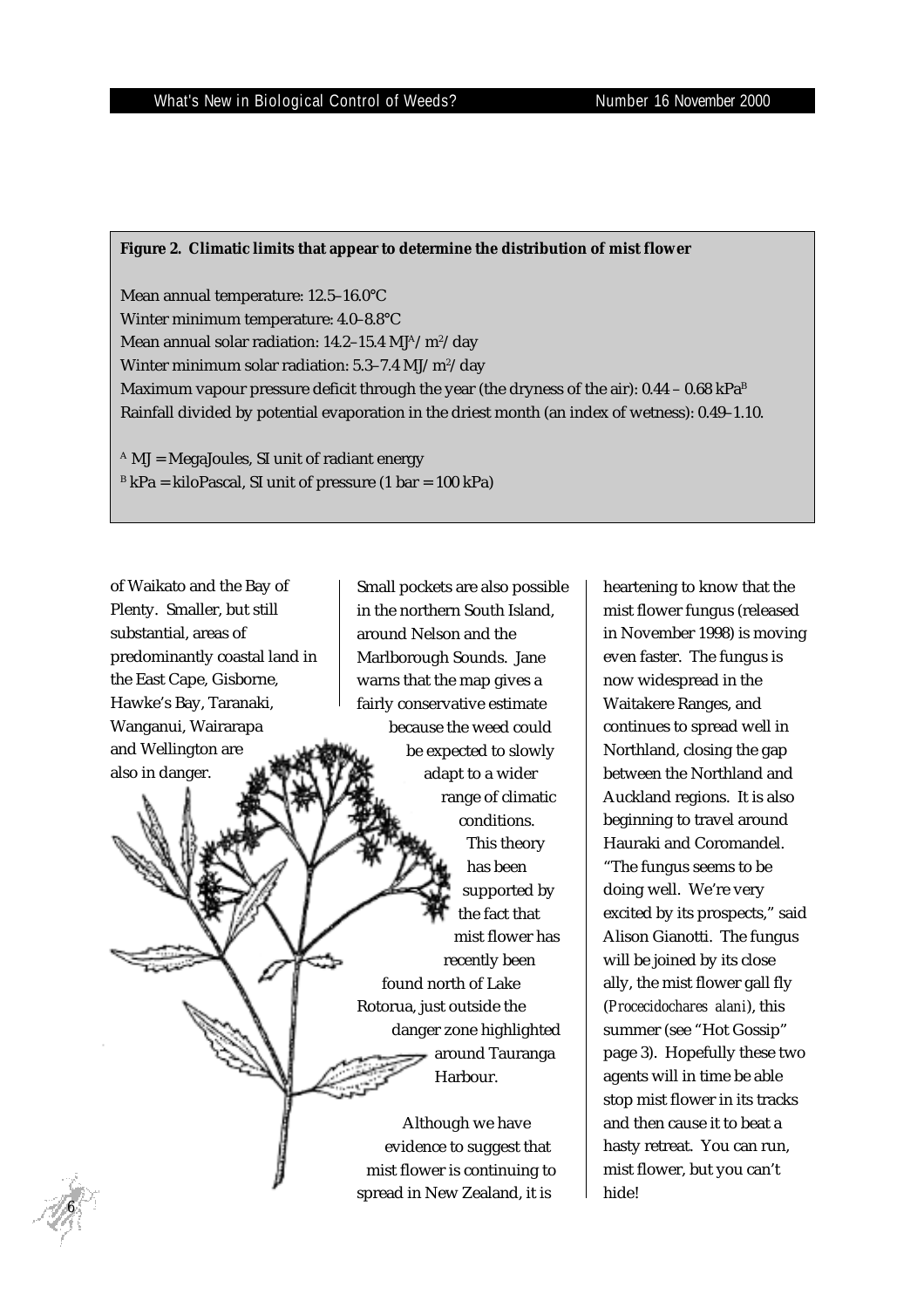## **Peter Predicts Poor Prospects for Paralysing Pampas**

In the recent past Palmerston-North-based Peter (McGregor) pensively perused a plethora of papers for the particular purpose of pronouncing or precluding the probability of pruning and paralysing the prolific plant pampas with plague and pestilence (try saying that fast!).

Both common pampas grass (*Cortaderia sellona*) and purple pampas (*C. jubata*) are causing concern as they are already widely distributed through New Zealand and seem to be on the move. The huge number of windborne seeds they produce means that pampas grasses are experts at invading both new areas and previously cleared areas.

Although the common pampas grass is more widespread than the purple pampas grass, the latter may have greater invasive potential because of its ability to produce fertile seeds from a single plant. Both species originate in South America and have become weeds in Australia, the USA, and South Africa as well as New Zealand. Pampas grasses grow quickly outcompeting

more desirable plants, particularly in native communities. The dead leaves house vermin and are a fire hazard, and the sticky seeds can downgrade the quality of horticultural produce. These overgrown tussocks are also one of the worst weeds of pine plantations in New Zealand.

At present people keep the plants at bay with chemicals, hand pulling, grubbing and grazing by cattle. The disadvantage with these methods is that they are either labour-intensive, require ongoing surveillance to prevent reinvasion, are suitable only for specific situations, or some combination of the above. At face value biological control would seem to be an attractive option. However, Peter's study has concluded that the development of a successful biological control programme would be difficult. The likelihood that a suitable insect agent could be identified is remote given the close taxonomic relationships between the introduced species and the five native species of *Cortaderia*, commonly referred to as toetoe. "No insects have been formally recorded attacking the two pampas species anywhere," explained Peter. "Presumably some insects do

damage pampas grasses, but they are not likely to be specific enough to be acceptable."

" Fungal pathogens offer a better prospect as some of those that attack grasses are extremely specific, but again none have been identified and confirmed as attacking only the weedy pampas grasses," said Peter. There is a slim chance of finding a South American rust or smut fungus that might be sufficiently host-specific, but the best prospect lies in attempting to find and develop a less specific pathogen as a mycoherbicide that would not spread beyond the area of application. Given that intensive surveys in South America are needed, several countries would probably need to pool resources to make this viable. The time does not appear to be ripe for such a collaboration at present so, at least in the short term, the prospects for developing a biological control programme for pampas are poor.



 *7*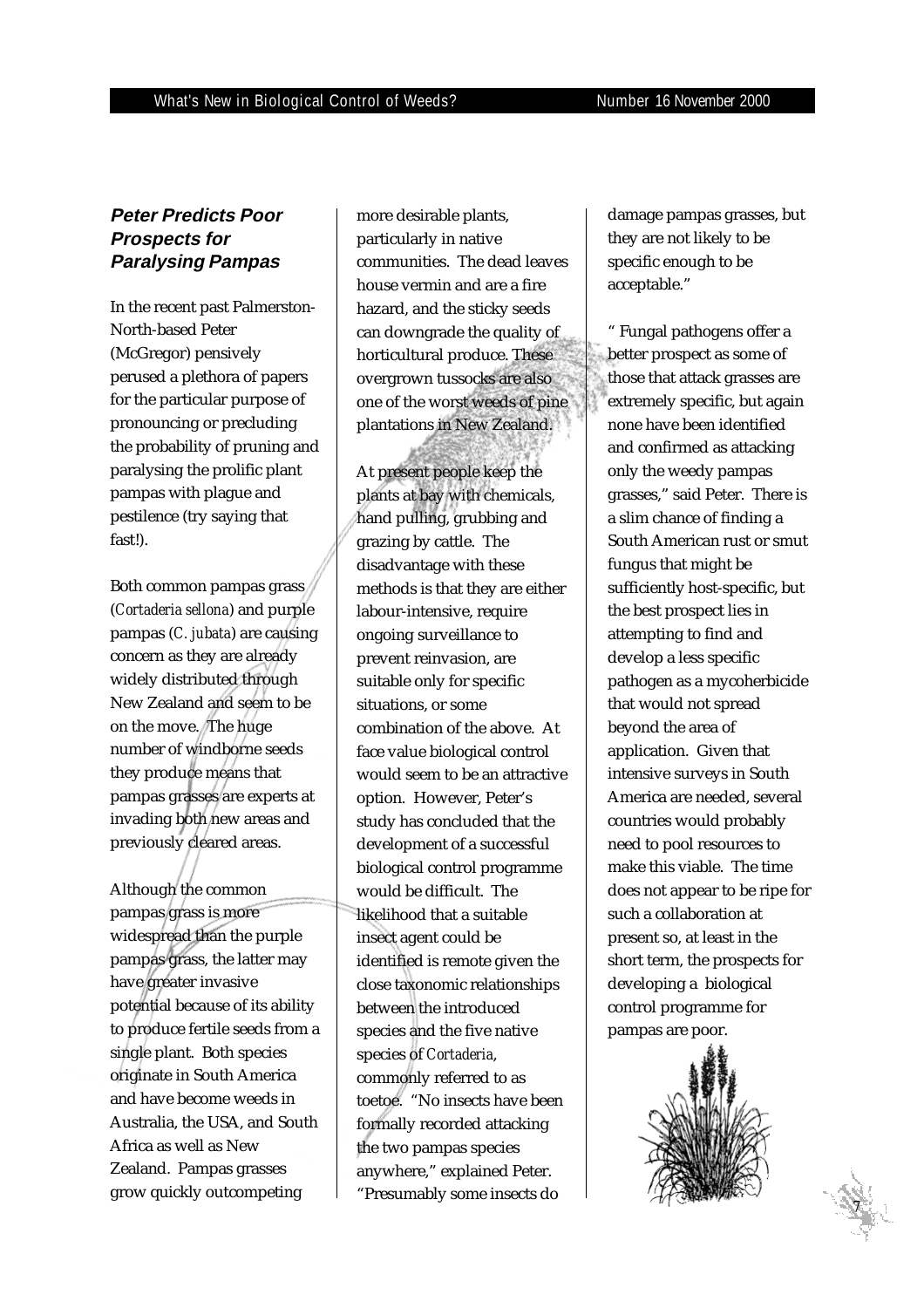#### What's New in Biological Control of Weeds? Number 16 November 2000

## **Watch Out, Microctonus is About**

A parasitoid wasp (*Microctonus aethiopoides*) was introduced to New Zealand in 1982 as a biological control agent of an insect pest (*Sitona discoides*) of lucerne. As such, this wasp has had a beneficial impact on New Zealand's agricultural productivity and sustainability. Unfortunately it has also taken a shine to one of our good guys, the nodding thistle receptacle weevil (*Rhinocyllus conicus*) in some agricultural environments.

The parasitoid lays eggs in the adult stage of its host, which normally makes the females sterile. Whether *M. aethiopoides* is likely to reduce the potency of the nodding thistle receptacle weevil depends on a number of factors, such as how often the two actually come into contact and the resulting level of attack. AgResearch's Biocontrol and Biosecurity Group has carried out laboratory and field investigations to see just how good the parasitoid is at nobbling the receptacle



weevil. Fortunately all indications suggest that the parasitoid's impact on our nodding thistle agent is likely to be low.

The pre-release host range testing of *M. aethiopoides* was carried out at a time when there was less awareness of environmental risk. As a result, the tests were more limited in their extent than would now be acceptable and did not reveal the full range of non-target hosts. More recently another closely related parasitoid (*M. hyperodae*) has been introduced against Argentine stem weevil (*Listronotus bonariensis*). In contrast to M. *aethiopoides*, this second agent

*M. aethiopoides* approaching *Sitona* (Photo: Mark McNeill, Agresearch)

was tested more rigorously, and its observed narrow host range in the field has been as predicted. Today, these issues are addressed under the Hazardous Substances and New Organisms Act (1996) before any introduction is allowed.

(For further information, contact Colin Ferguson or Barbara Barratt, AgResearch, Invermay Agricultural Centre, Private Bag 50034, Mosgiel)



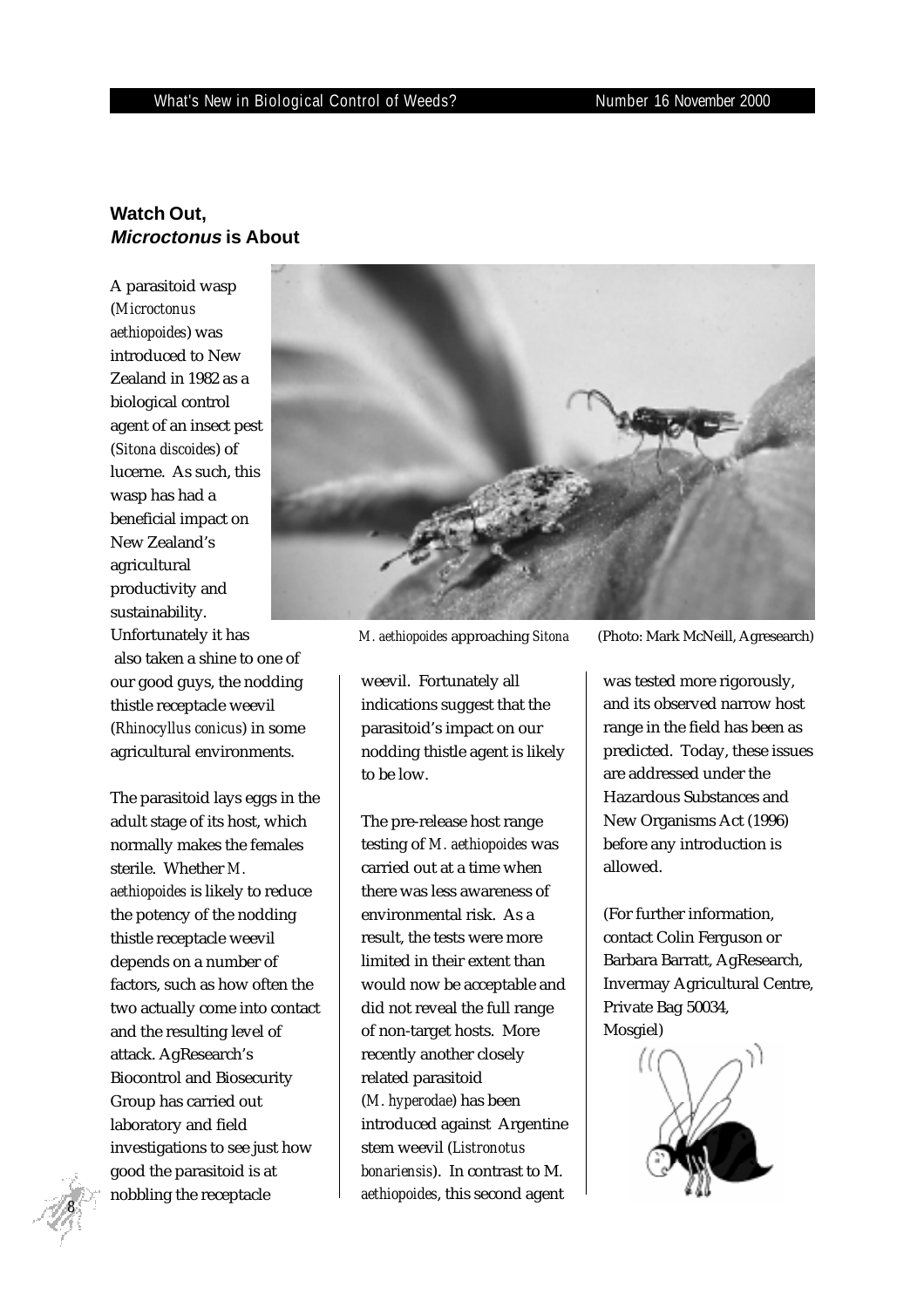#### **Trials and Tribulations**

The Biosecurity Act (1993) tells local authorities that they must assess the effectiveness of their weed control strategies. While nobody doubts that this is important and reasonable, it sometimes falls into the "easier said than done" category. Assessment studies can easily decimate an organisation's weed control budget and can be fraught with difficulty — it's easy to end up with data that tell you nothing. We recognised the problems that local authorities were facing in this regard and, with their support, we developed a simple method\* that they could use to assess unambiguously the impact of the ragwort flea beetle (*Longitarsus jacobaeae*). Anecdotal evidence had suggested that the beetles were performing well in many places so it was time for some hard evidence.

The method involved removing flea beetles from some marked plots (with insecticide) to give ragwort the opportunity to recover, while leaving flea beetles in other plots at the same site. This is the clearest way to show whether the flea beetle is the cause of declining ragwort populations. We held a workshop in January 1999 to

familiarise people with the method and warn them how to avoid some of the common pitfalls. In the months that followed, biosecurity officers set up trial plots in six regions (Auckland, Bay of Plenty, Manawatu-Wanganui, Southland, Taranaki and Wellington). By last autumn the trials had been running a full year so over the winter Peter McGregor cast an eagle eye over the data to check how they were going.

"We were surprised to find that ragwort flea beetles were not behaving quite as expected!" noted Peter. At some sites adult beetles were abundant not only in autumn, but throughout the year. In the Bay of Plenty, adults were laying eggs in spring as well as in autumn, which suggests that at least some beetle populations in New Zealand

reduced. However, it w<br>such good news for the are completing two generations a year instead of the usual one. This is good news for ragwort control because it means that the odds of a plant escaping attack are reduced. However, it wasn't assessment trials as plots must now be protected from beetle attack all year round. "Also the preferred insecticide, Orthene® (195 g/L acephate), has not proven to be as effective at controlling the beetles in the field as it is under laboratory conditions. We are now recommending that people use Halmark® SEC (50 g/L esfenvalerate) instead," said Peter.

To date only one of the trial plots, which had exceptionally high beetle populations and was protected from the outset with Halmark®, has yet clearly demonstrated that the flea



Paul Peterson measuring ragwort